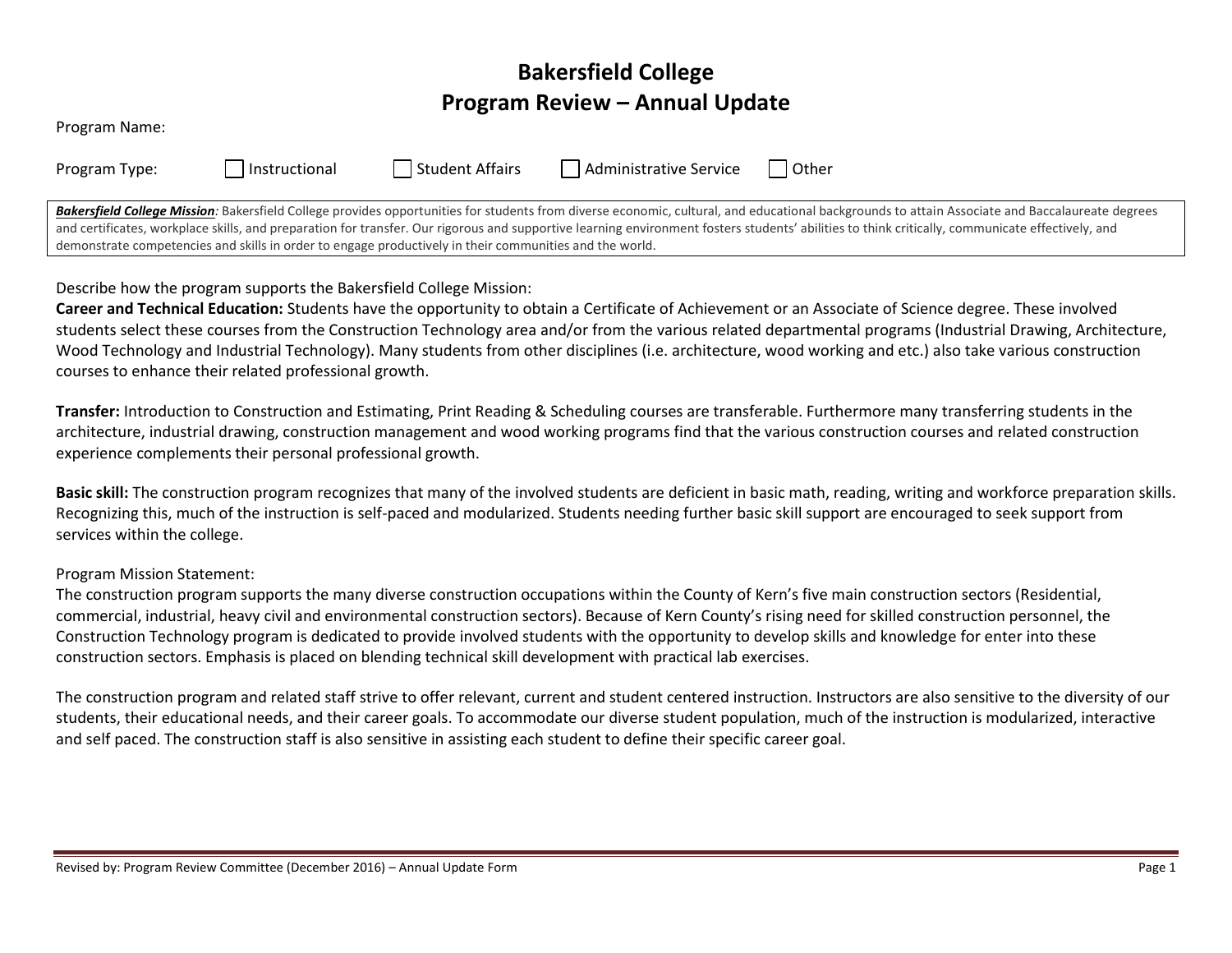#### *Instructional Programs only:*

- A. List the degrees and Certificates of Achievement the program offers
- B. If your program offers both an A.A. and an A.S. degree in the same subject, please explain the rationale for offering both and the difference between the two.
- C. If your program offers a local degree in addition to the ADT degree, please explain the rationale for offering both.

### **Progress on Program Goals:**

A. List the program's current goals. For each goal (minimum of 2 goals), discuss progress and changes. If the program is addressing more than two (2) goals, please duplicate this section. Please provide an action plan for each goal that gives the steps to completing the goal and the timeline.

| <b>Program Goal</b>                                                                                                               | Which institutional goals from the<br><b>Bakersfield College Strategic Plan will</b><br>be advanced upon completion of this<br>goal? (select all that apply)             | Progress on goal achievement<br>(choose one)                                         | <b>Status Update - Action Plan</b>                                                                                                           |
|-----------------------------------------------------------------------------------------------------------------------------------|--------------------------------------------------------------------------------------------------------------------------------------------------------------------------|--------------------------------------------------------------------------------------|----------------------------------------------------------------------------------------------------------------------------------------------|
| 1. Redesigning the<br>construction courses<br>to be modular and<br>worth 3 units,<br>instead of the<br>current 7 unit<br>courses. | $\boxtimes$ 1: Student Learning<br>$\boxtimes$ 2: Student Progression and Completion<br>3: Facilities<br>4: Oversight and Accountability<br>5: Leadership and Engagement | $\boxtimes$ Completed: __Oct 2016 (Date)<br>Revised:<br>(Date)<br>Ongoing:<br>(Date) | Several new courses were written and<br>last fall and received final approval<br>spring 2017.                                                |
| 2. Revise program<br>curriculum to focus<br>on construction<br>management.                                                        | 1: Student Learning<br>2: Student Progression and Completion<br>3: Facilities<br>4: Oversight and Accountability<br>5: Leadership and Engagement                         | Completed:<br>(Date)<br>Revised:<br>(Date)<br>Ongoing:<br>(Date)                     | Several discussions took place involving<br>CNST, ARCH, and INDR faculty. New<br>courses were developed in as an effort<br>toward this goal. |

## B. List new or revised goals (if applicable)

| <b>New/Replacement Program Goal</b>          | Which institutional goals will be advanced upon  | <b>Status Update - Action Plan</b> |
|----------------------------------------------|--------------------------------------------------|------------------------------------|
|                                              | completion of this goal? (select all that apply) |                                    |
| Submit a revised program for state approval. | $\Box$ 1: Student Learning                       |                                    |
|                                              | $\Box$ 2: Student Progression and Completion     |                                    |
|                                              | $3:$ Facilities                                  |                                    |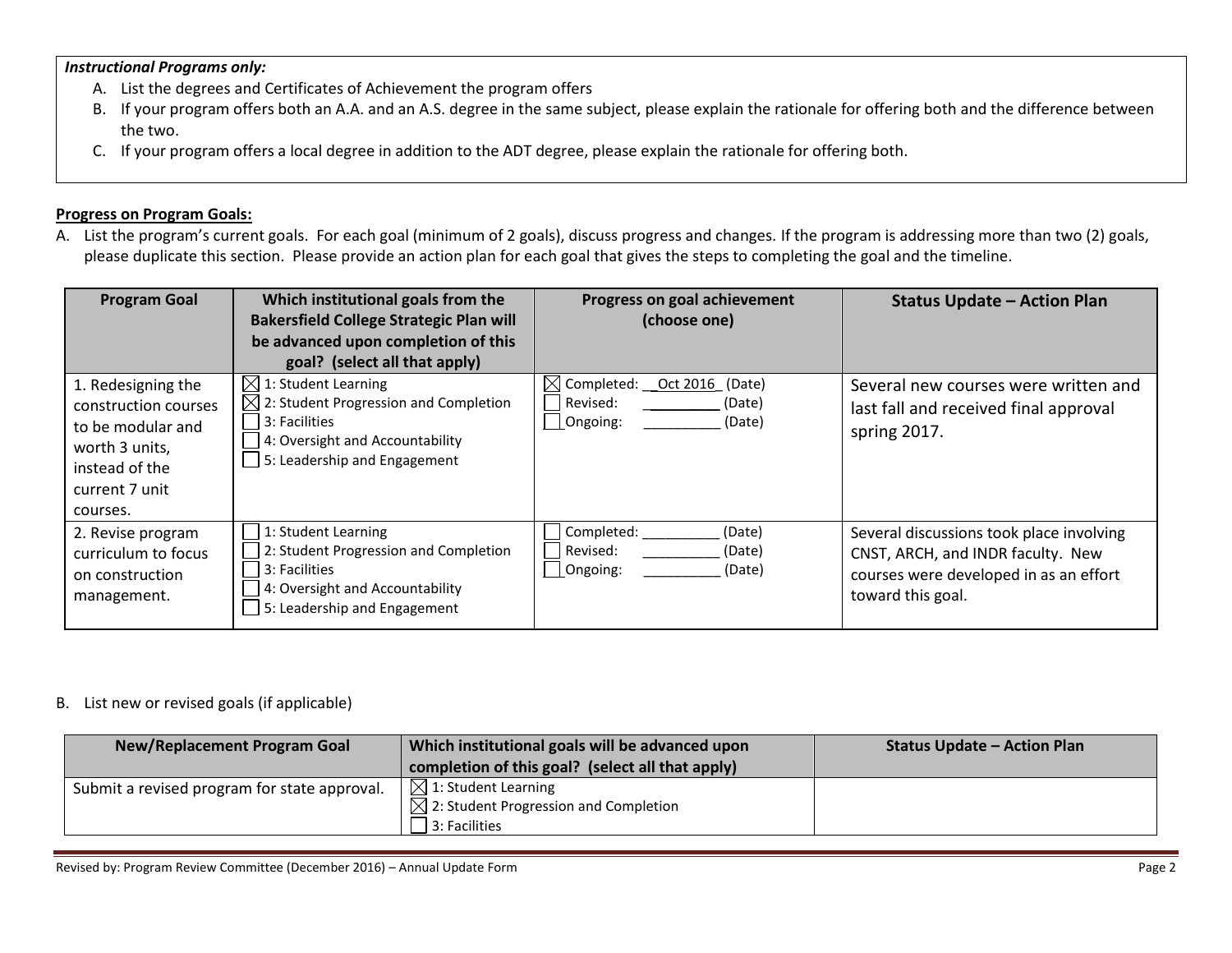|             | .<br>t and Accountability<br>Jversight |
|-------------|----------------------------------------|
| عەدە<br>cau | Engagement<br>and<br>rship             |

#### **Best Practices:**

Programs often do something particularly well; usually they have learned through assessment – sometimes trial and error – what solves a problem or makes their programs work so well. These are often called Best Practices and can help others. Please share the practices your program has found to be effective.

#### **Program Analysis**:

Take a look at your trend data (all programs should have some form of data that is used to look at changes over time).

1. Please report on any unexpected changes or challenges that your program encountered this cycle: A new instructor, Max Pena, was hired to teach the construction technology courses. He also worked to develop new courses and had been tasked with modifying the construction program to have a new focus on construction management. He made great strides toward that goal. In April he informed us that he would be leaving Bakersfield College to assume a teaching position at a community college in Southern California.

2. How does your trend data impact your decision-making process for your program?

Trend data is used to determine what, if any, improvements can be made to the program. In the case of the construction technology program the trend data showed fairly consistent enrollments for the past five years (70 students), although the numbers of program awards was relatively low - 6 certificates and 2 associate degrees.

|                | 2014-15 |     | 2015-16   |             | 2016-17   |                       |             | <b>Overall</b> |                       |             |     |                    |
|----------------|---------|-----|-----------|-------------|-----------|-----------------------|-------------|----------------|-----------------------|-------------|-----|--------------------|
|                | CNST    | BC  | (CNST-BC) | <b>CNST</b> | <b>BC</b> | $\triangle$ (CNST-BC) | <b>CNST</b> | <b>BC</b>      | $\triangle$ (CNST-BC) | <b>CNST</b> | BC  | $\Delta$ (CNST-BC) |
| Retention      | 62%     | 86% | $-24%$    | 79%         | 86%       | $-7%$                 | 68%         | 88%            | $-20%$                | 74%         | 85% | $-11%$             |
| <b>Success</b> | 53%     | 70% | $-17%$    | 70%         | 69%       | $+1\%$                | 60%         | 71%            | $-11%$                | 60%         | 68% | -8%                |

3. Were there any changes to student success and retention for face-to-face, as well as online/distance courses?

4. Were there any changes to student demographics (age, gender, or ethnicity) for the past cycle?

Overall enrollments in the program are low enough that variations each year result in inconsistent demographics each year.

#### **Resource Request and Analysis:**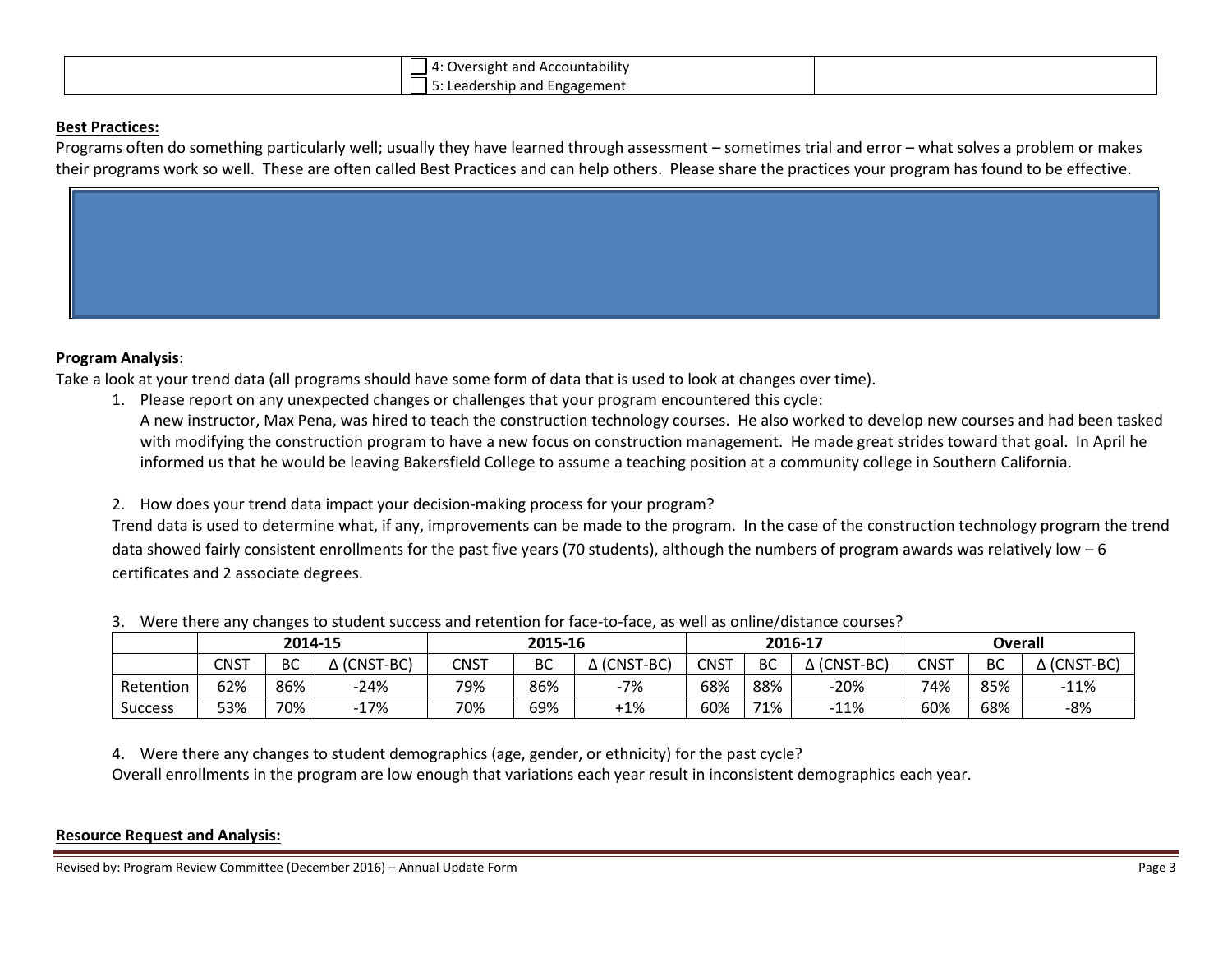| <b>Resource Request</b>                                                                                                                                                                                                                                                   |                                                                                                               | If Fulfilled, Discuss How Previous Year's Requests Impact Program Effectiveness?                                                                                                                                                                                                                                                                                                               |
|---------------------------------------------------------------------------------------------------------------------------------------------------------------------------------------------------------------------------------------------------------------------------|---------------------------------------------------------------------------------------------------------------|------------------------------------------------------------------------------------------------------------------------------------------------------------------------------------------------------------------------------------------------------------------------------------------------------------------------------------------------------------------------------------------------|
| <b>Positions:</b><br>Discuss the impact new<br>and/or replacement<br>faculty and/or staff had<br>on your program's<br>effectiveness.<br>Professional                                                                                                                      | 1: Classified Staff<br>$\boxtimes$ 2: Faculty<br>1: Provided Professional Development                         | A full-time faculty is necessary to provide leadership for the construction<br>program.                                                                                                                                                                                                                                                                                                        |
| Development:<br>Describe briefly, the<br>effectiveness of the<br>professional development<br>your program has been<br>engaged in (either<br>providing or attending)<br>during the last cycle                                                                              | 2: Attended Professional Development                                                                          |                                                                                                                                                                                                                                                                                                                                                                                                |
| <b>Facilities:</b><br>If your program received a<br>building remodel or<br>renovation, additional<br>furniture or beyond<br>routine maintenance,<br>please explain how this<br>request or requests<br>impacts your program and<br>helps contribute to<br>student success. | $\boxtimes$ 1: Space Allocation<br>2: Renovation<br>3: Furniture<br>4: Other<br>5: Beyond Routine Maintenance | There is currently no space for to provide construction students with real-world experience.<br>Over ten years ago students built a project house on a lot in central Bakersfield. Last year<br>the construction classes built two sheds on runners. While this simulates a construction<br>experience, this is not the same as managing the construction of structures from the ground<br>up. |
| <b>Technology:</b><br>If your program received<br>technology (audio/visual-<br>projectors, TV's,<br>document cameras) and<br>computers, how does the<br>technology impact your<br>program and help<br>contribute to student<br>success?                                   | 1: Replacement Technology<br>2: New Technology<br>3: Software<br>$\Box$ 4: Other                              |                                                                                                                                                                                                                                                                                                                                                                                                |
| <b>Resource Request</b>                                                                                                                                                                                                                                                   |                                                                                                               | <b>Discuss How Effective Request is for Student Success?</b>                                                                                                                                                                                                                                                                                                                                   |